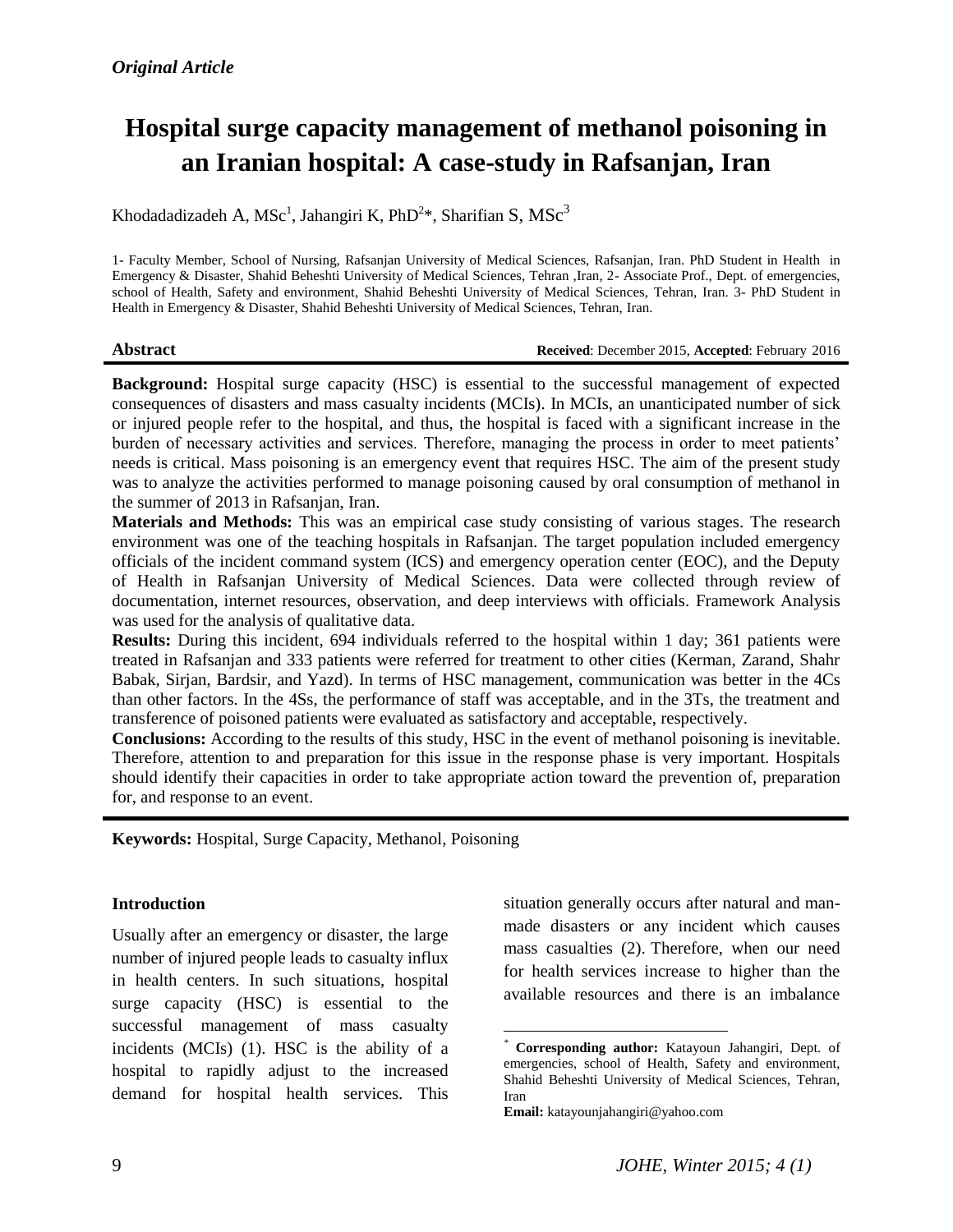between demand and supply, HSC will emerge (2, 3). In such circumstances, optimal use of hospital facilities, resource mobilization, triage system, and clinical and managerial interventions are very important in order to control or stabilize the demand, strengthen the referral system and the capacity of health care outside the hospital, forecast and determine alternative treatment sites, and coordinate all stakeholders and surveillance system activation (4).

The HSC depends on 4Cs including command, control, communications, and coordination, 4Ss including space, staff, stuff, and specialty, and 3Ts including triage, treatment, and transportation. HSC is achieved through the provision of the 4Cs, 4Ss, and 3Ts (2). Therefore, HSC includes physical space, organizational structure, medical staff, auxiliary equipment, support (e.g., nutrition and mental health), information system, and medicines (5). In HSC, knowledge of requirements of patient care is necessary (6). Evidently, efficient response to casualty influx depends on appropriate resource allocation (workforce and equipment). Resources should be allocated in a way suitable for the treatment of the many victims and patients who refer to the hospital after an emergency (7). In large-scale emergencies and disasters, it is very difficult to provide services to patients (8). Thus, the ability to respond to mass casualties should be included in hospital preparedness plan for disasters which disrupt the daily activities of the hospital. HSC has another category the components of which include staff, subject, structure, and system (2). It is not only important to increase the capacity of hospital services, but also the mechanism of care due to impact of events (9, 10). This mechanism can control the situation in time of a disaster and emergency (11). In MCIs, the demand for health and health care facilities suddenly increases (12). Mass poisoning that can be intentional or unintentional, is an example of

situations in which hospitals must increase their capacity. Poisoning may occur through inhalation like chemical inhalation, oral intake like food poisoning, or dermal intake like absorption of toxins and injection of drugs (in drug users). In this study, food poisoning caused by drinking alcohol containing methanol, was investigated. Methanol poisoning is a medical emergency that can cause acute poisoning in a large number of people (13). Methanol is absorbed from the gastrointestinal tract after oral administration and leads to methanol poisoning; 30 ml of methanol can cause permanent blindness and 30 to 240 ml can be potentially fatal (14). In the body, alcohol containing methanol will transform into metabolic toxins such as formic acid during the metabolic process, and then, metabolic acidosis, due to accumulation of formate, can cause tissue hypoxia. High concentration of formate and lactate will cause acidosis, and in turn, some clinical symptoms such as headache, dizziness, nausea, vomiting, and abdominal pain. In advanced phases, visual disturbances, gastrointestinal bleeding, seizures, pancreatitis, and coma will occur. Intravenous administration of sodium bicarbonate to control metabolic acidosis, ethanol as an antidote, and fomepizole and folic acid or folinic acid to prevent the conversion of methanol to formate and rapid conversion of formate to water and carbon dioxide are the treatment methods for methanol poisoning (15).

This study investigated the illegal distribution of methanol in Rafsanjan, Iran, on 29/05/2013 that led to the transference of 694 casualties to Ali-ibn Abi Talib Hospital (with mild to severe symptoms) and caused HSC. The aim of this study was to investigate the challenges of managing SC in response to this emergency in the hospital and determine the strengths and weaknesses of the system to improve the system for similar situations.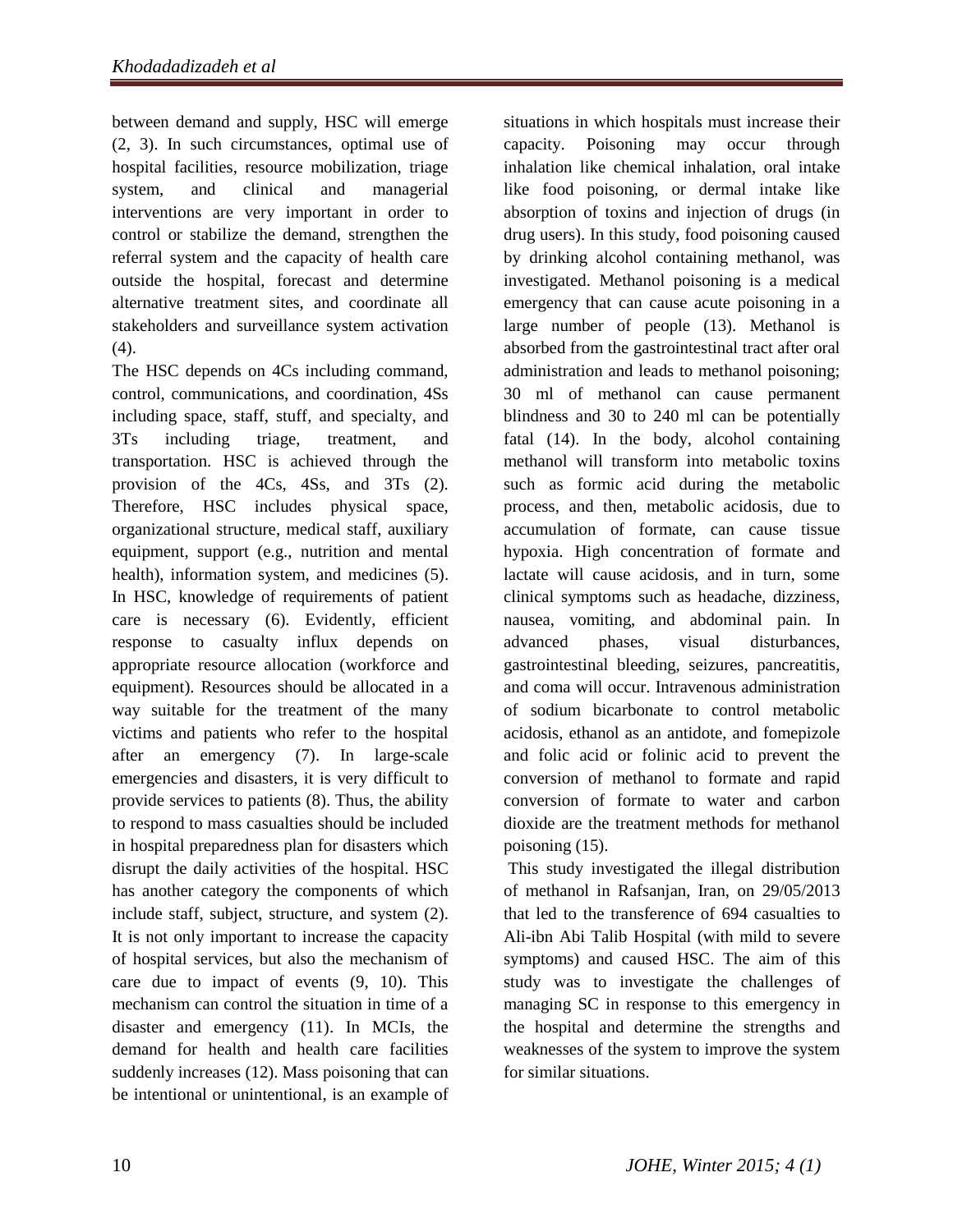# **Material and Methods**

This empirical, qualitative, case study was implemented in 5 phases by reviewing recourses. The research environment was the Ali-ibn Abi Talib Hospital in Rafsanjan. Data collection in different phases was implemented through a variety of methods such as observation, in-depth interviews, and review of documents, texts, and the internet. In the first phase, a literature review was performed using keywords such as hospital surge capacity and mass casualty incidence. As a result, 50 related articles were extracted and among them 24 papers were selected. In the second phase, viewing experiences by researchers were classified. In the third phase, a qualitative study was designed, the participants of which were the officials of the incident command system (ICS) and emergency operation center (EOC) and the Deputy of health of the University of Rafsanjan. The data were collected through 10 in-depth interviews, each one lasting 15-20 minutes.

In the fourth phase, Framework Analysis was used for data analysis. Framework Analysis consists of 5 steps including familiarization, identification of a thematic framework, indexing, charting, and mapping and interpretation. The 4 criteria of acceptability, transferability, reliability, and verifiability were used to ensure the validity, accuracy, and reliability of the data. In the fifth phase, some strategies were proposed to respond to such events.

# **Result**

Rafsanjan is a city in Kerman Province. According to the 2012 census, its population was 151,420. This city is adjacent to Zarand from the North, Shahr Babak from the West, Sirjan from Southwest, Bardsir from the South, and Kerman from the East. The distance between Rafsanjan and Kerman is 110 Km (16). Rafsanjan has three hospitals, Ali-ibn Abi Talib,

Moradi, and Niknafas Maternity Hospital. The Ali-ibn Abi Talib Hospital was founded in 1987 and has 300 approved beds. This hospital has 200 active beds and is located in the south of the city. This hospital has different departments such as surgical wards for men and women, the internal and neurosurgical wards, pediatrics ward, neonatal ward, intensive care unit (ICU), coronary care unit (CCU), neonatal intensive care unit (NICU), dialysis unit, cardiac intensive care unit (CICU), angiography, operating room, emergency department, and etcetera. This hospital can cover a population of 200,000 individuals. The hospital has four entrance and exit doors. The doors on the East side of the hospital are for traffic of administrative personnel, doctors, and students. The door on the Northwest side of the hospital is for the entrance of patients. The emergency department includes trauma emergency, inpatient and outpatient emergency, and triage. This department has the capacity for providing services to 80-90 inpatients and 240-270 outpatients in 24 hours (17).

The first casualty due to alcohol intoxication (chronology of the events listed in table 1) was brought to the emergency department of Ali-ibn Abi Talib Hospital by ambulance at 21:37 p.m. on 29/05/2013. After emergency treatment by the health team and interviews with the patient's family, alcohol poisoning and methanol poisoning were detected. On 30/05/2013, the other 2 casualties were brought to the emergency department at 7:38 a.m. Despite receiving treatment, one of them died and the other was hospitalized. A new case was also referred to the department at 8:45 a.m. At this point, the medical team such as physicians, emergency medicine doctors, and triage personnel predicted that the number of casualties might increase, so they decided to inform the EOC of the university. The number of casualties was growing. At 12 a.m., a meeting was held between law enforcement officers, the attorney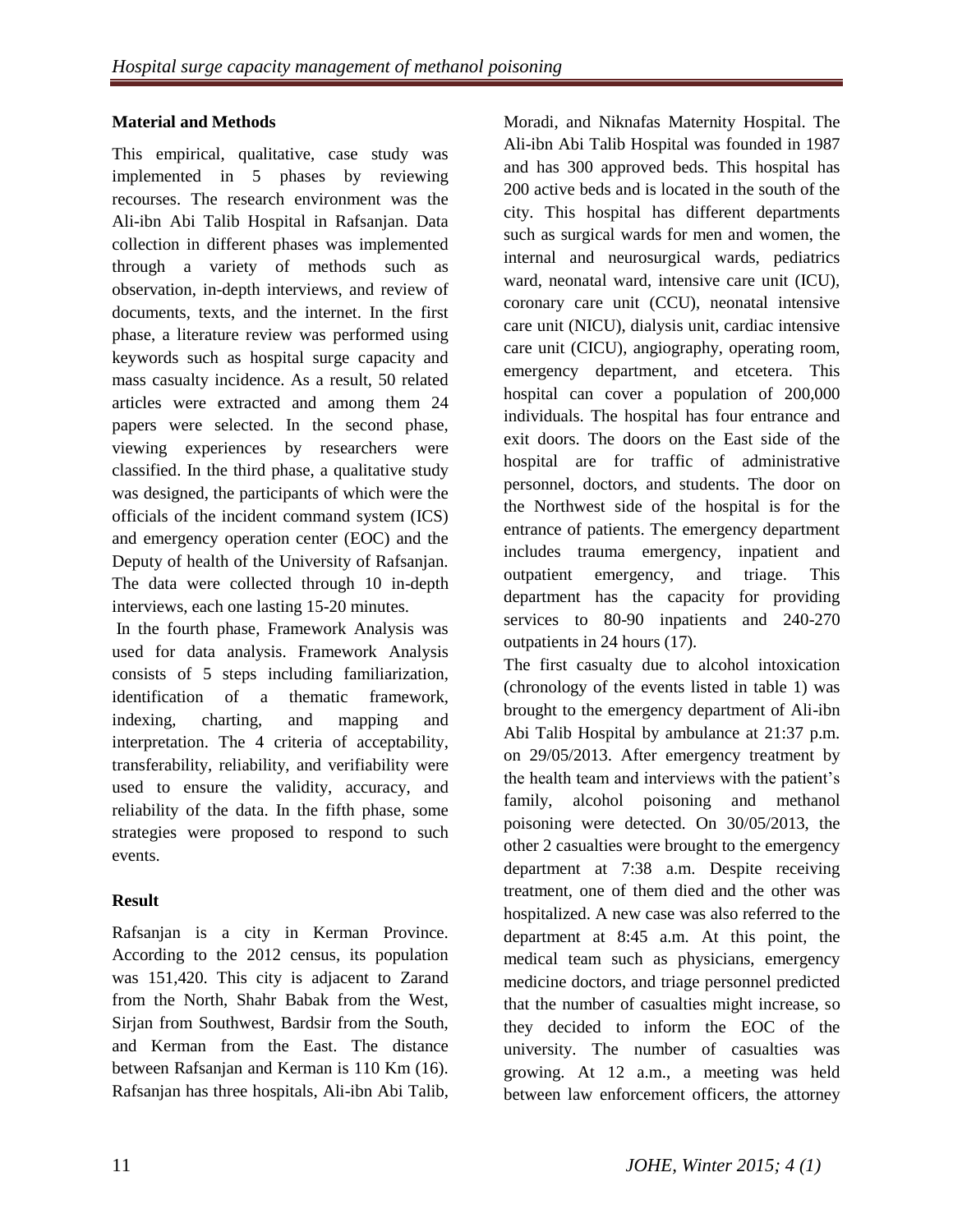general of province, head of the university and hospital, and the provincial governor. EOC was activated at 13 p.m. The hospital staff were called to the emergency department at 13:15

p.m. The health care team consisted of 4 emergency specialists, and 4 emergency physicians, nurses of the emergency department, and disaster teams.

| <b>Measures</b>                                                                                                                                                                                                                                                                                       | <b>Responsible for</b><br>transfer | Number of<br>casualties | Time of casualty<br>arrival |
|-------------------------------------------------------------------------------------------------------------------------------------------------------------------------------------------------------------------------------------------------------------------------------------------------------|------------------------------------|-------------------------|-----------------------------|
| Diagnosis of methanol poisoning and starting treatment                                                                                                                                                                                                                                                | 115                                | 1                       | 21:37 p.m.<br>29/05/2013    |
| Diagnosis of methanol poisoning and starting treatment<br>One of them was hospitalized and the other died                                                                                                                                                                                             | 115                                | $\overline{2}$          | 7:38 a.m.<br>30/05/2013     |
| Health Working Group meeting                                                                                                                                                                                                                                                                          |                                    |                         | $12$ a.m.<br>30/05/2013     |
| Regional EOC was activated                                                                                                                                                                                                                                                                            |                                    |                         | 1 p.m.<br>30/05/2013        |
| Calling of staff to the emergency department                                                                                                                                                                                                                                                          |                                    |                         | $1:15$ p.m.<br>30/05/2013   |
| Evaluation, diagnosis, and treatment through dialysis due to<br>metabolic acidosis                                                                                                                                                                                                                    | 115,and<br>patient's<br>families   | 26                      | 2:30 p.m.<br>30/05/2013     |
| The first service of transferring patients to Kerman                                                                                                                                                                                                                                                  | 115                                |                         | 3 p.m.<br>30/05/2013        |
| Implementation of detection and screening protocols, encouragement<br>of patients to find their drinking partners in Rafsanjan via short<br>message service (SMS), and frequent broadcasting of messages and<br>announcements via the local radio of Rafsanjan and the megaphone<br>of health centers |                                    |                         | 4 p.m.<br>30/05/2013        |
|                                                                                                                                                                                                                                                                                                       |                                    |                         | 5 p.m.<br>30/05/2013        |
| Provision of care to 361 individuals in Rafsanjan and transference of<br>333 individuals to hospitals of other cities such as Zarand, Shahr<br>Babak, Sirjan, Bardsir, Baft and Yazd                                                                                                                  |                                    | 694                     | until night                 |
| Discharging of most outpatients without and problems Provision of                                                                                                                                                                                                                                     |                                    |                         | 6 a.m.                      |
| hemodialysis treatment to 175 cases of poisoning<br>EOC deactivation                                                                                                                                                                                                                                  |                                    |                         | 31/05/2013<br>03/06/2013    |

|  |  |  | Table 1: The chronology of the methanol poisoning incident |  |
|--|--|--|------------------------------------------------------------|--|
|  |  |  |                                                            |  |
|  |  |  |                                                            |  |
|  |  |  |                                                            |  |

EOC: Emergency operation center

At 14:30 p.m., the number of casualties rose to 26 individuals. Many of them were suffering from severe metabolic acidosis and required dialysis. Therefore, the hospital did not have the capacity for the growing number of casualties. At 15 p.m., some patients were referred to other facilities. At 16 p.m., a screening protocol was activated through encouraging the patients to find their drinking partners and inform them via short message service (SMS), and making announcements through the local radio of Rafsanjan and via the local public health center.

After starting the screening protocol, the number of patients in the emergency department of Aliibn Abi Talib Hospital (even with minor symptoms) increased (18). After this valuable early warning and public announcement, all 24 ambulances of the emergency center and 3 bus ambulances were used. All operations were controlled by the Incident Commander of the ICS.

After the public announcement, the number of casualties rose to 694 individuals. Thus, 361 individuals received care in Rafsanjan, and 333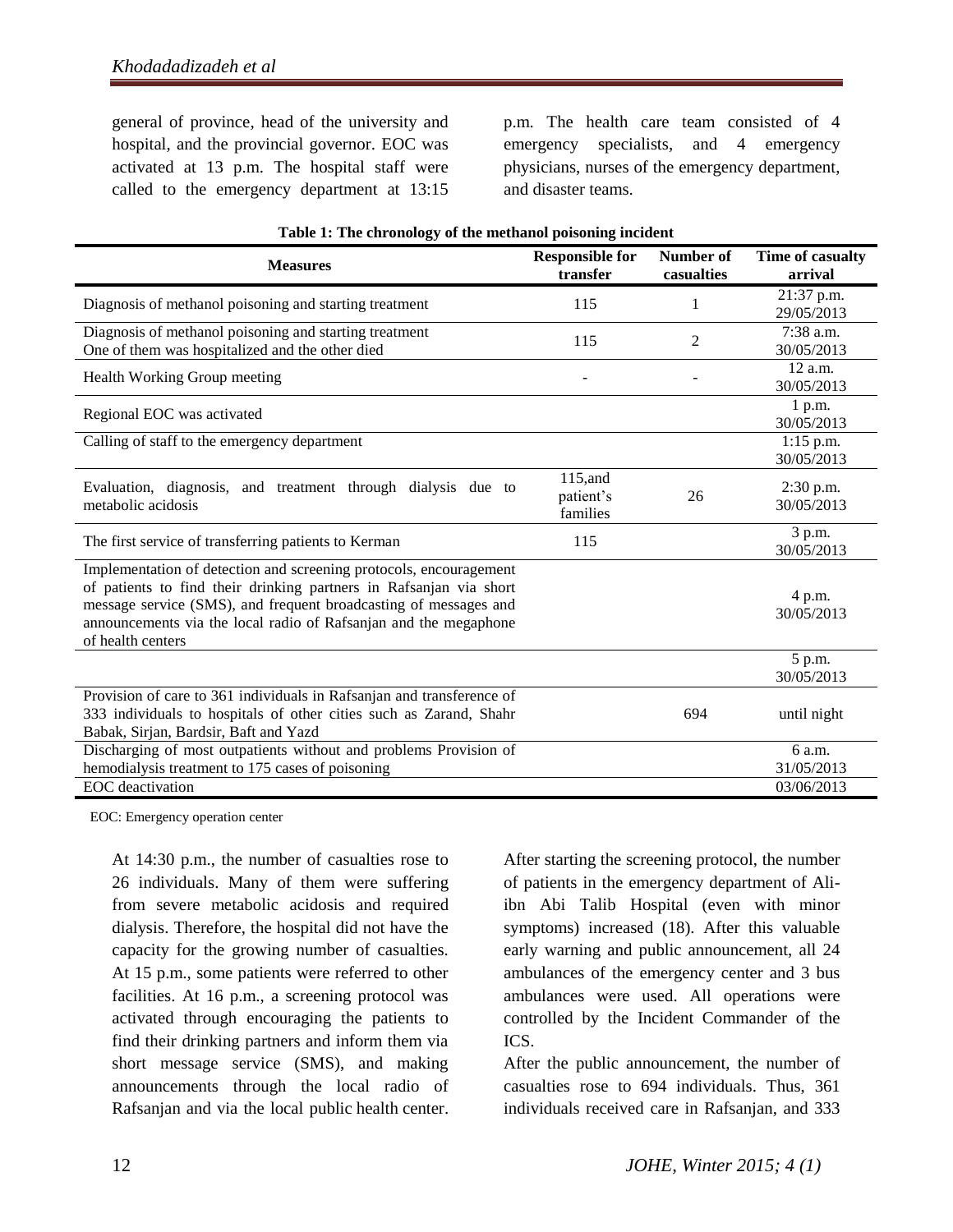individuals were transferred to hospitals of other cities such as Zarand, Shahr Babak, Sirjan, Bardsir, Baft, and Yazd. The main indication for hemodialysis (HD) was resistant metabolic acidosis; therefore, 175 individuals received hemodialysis. The number of inpatients and outpatients was 194 and 500, respectively. In addition, care was provided by 4 emergency

specialists, and 4 emergency practitioners, nurses of the emergency department, and disaster teams. However, 8 patients died. Except serum of deceased cases, there was no evidence of the level of methanol in serum (18). Regarding HSC, the strengths and weaknesses of the hospital are reported below.

| Coordination                                                                           |                                             | Communication                                                                                       |                                                                                                                                                                                                                                        | Control                                                                    |                                                                                                                                | Command                                                                                               |  |  |
|----------------------------------------------------------------------------------------|---------------------------------------------|-----------------------------------------------------------------------------------------------------|----------------------------------------------------------------------------------------------------------------------------------------------------------------------------------------------------------------------------------------|----------------------------------------------------------------------------|--------------------------------------------------------------------------------------------------------------------------------|-------------------------------------------------------------------------------------------------------|--|--|
|                                                                                        | $^{+}$                                      | $^{+}$                                                                                              |                                                                                                                                                                                                                                        | $^{+}$                                                                     |                                                                                                                                | $^{+}$                                                                                                |  |  |
| According to the<br>hospital<br>protocols, the<br>HICS was not<br>well<br>coordinated. | Coordination<br>in ICS was<br>satisfactory. | The<br>reporting<br>and<br>recording<br>of the<br>health team<br>in the ICS<br>was<br>satisfactory. | There was no<br>plan for<br>management of<br>VIPs such as<br>representatives<br>of the provincial<br>governor and<br>attorney, police,<br>and the press and<br>media, and this<br>caused some<br>problems in<br>providing<br>services. | The<br>security<br>department<br>of the<br>hospital<br>functioned<br>well. | The duties of<br>the manager<br>of each<br>section were<br>not clear and<br>this caused<br>duplication<br>and<br>confusion.    |                                                                                                       |  |  |
| There was no<br>activation<br>program.                                                 |                                             |                                                                                                     | Entering and<br>exiting of<br>ambulances was<br>very difficult,<br>because they<br>entered through<br>the same door as<br>patients and their<br>families.                                                                              |                                                                            | All command<br>staff had been<br>called onto<br>the scene,<br>while they<br>should have<br>stayed in the<br>command<br>center. |                                                                                                       |  |  |
|                                                                                        |                                             |                                                                                                     |                                                                                                                                                                                                                                        |                                                                            | At first, the<br>hospital<br>personnel had<br>no familiarity<br>with the EOC<br>and its duties                                 | Over time,<br>the hospital<br>personnel<br>were<br>familiarized<br>with the<br>EOC and<br>its duties. |  |  |

| Table 2: Characteristics of surge capacity from the perspective of 4Cs in the hospital |  |  |  |
|----------------------------------------------------------------------------------------|--|--|--|
|                                                                                        |  |  |  |

HICS: Hospital incident command system; ICS: Incident command system; EOC: Emergency operation center

From the perspective of the 4Cs (Table 2):

1. Coordination in ICS was satisfactory, but the duties of the manager of each section were not clear and this caused duplication and confusion.

2. There was no activation plan.

3. At first, the hospital personnel had no familiarity with the EOC and its duties, but after this incident, this problem was resolved.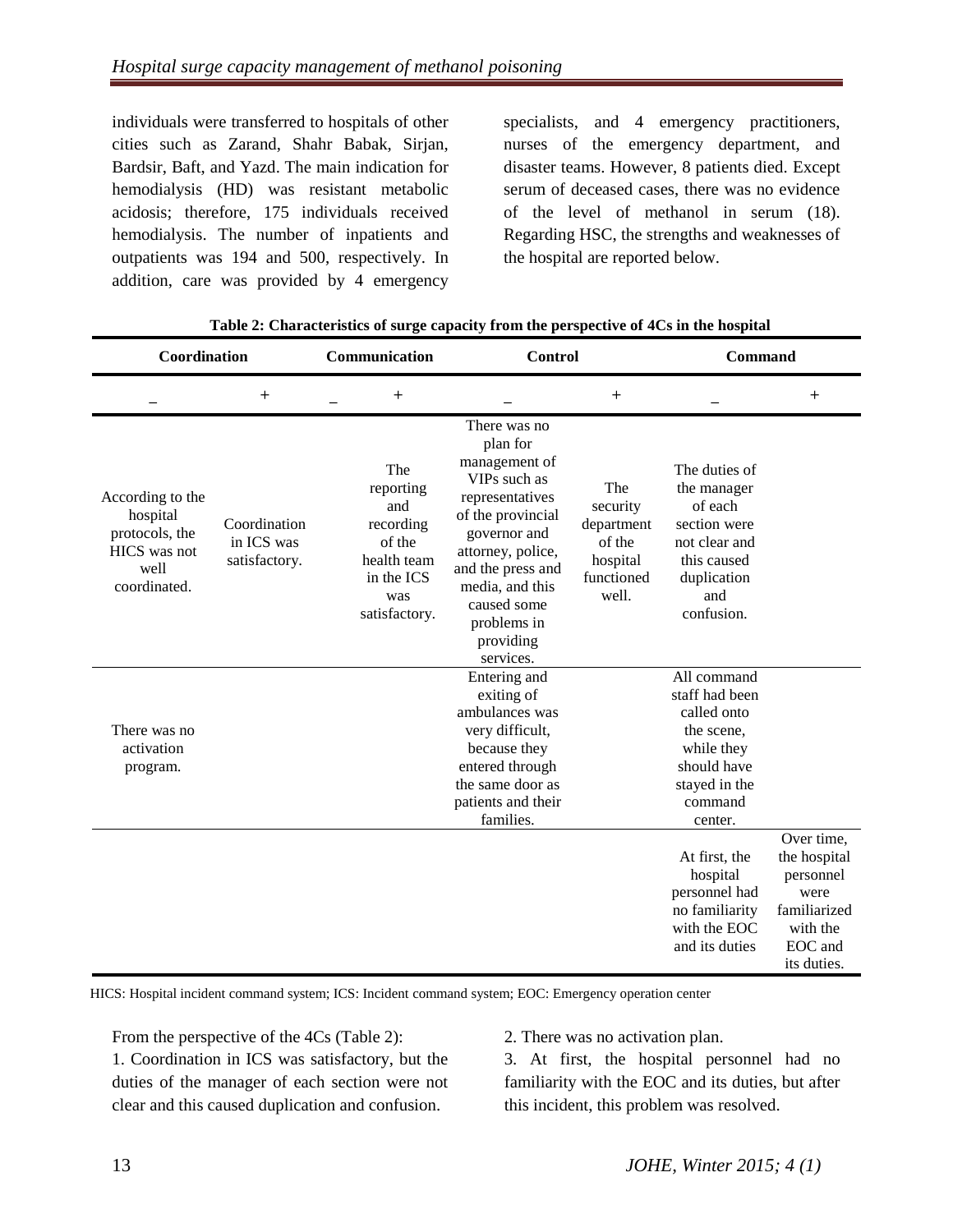4. On the first day, measures were not taken according to the disaster management protocols of the hospital, but team coordination in all levels was satisfactory.

5. All command staff had been called onto the scene, while they should have stayed in the command center.

6. The reporting and recording of the health team of the ICS was satisfactory.

7. According to the hospital protocols, the hospital incident command system (HICS) was not well coordinated.

8. There was no plan for management of VIPs such as representatives of the provincial governor and attorney, police, and the press and media, and this caused some problems in providing services.

9. The security department of the hospital functioned well, but entering and exiting of ambulances was very difficult because they entered through the same door as patients and their families.

| <b>Specialty</b>                                                     | <b>Stuff</b>                                                                                                             |                                                           | staff                                                                  | <b>Space</b>                                                                                          |        |
|----------------------------------------------------------------------|--------------------------------------------------------------------------------------------------------------------------|-----------------------------------------------------------|------------------------------------------------------------------------|-------------------------------------------------------------------------------------------------------|--------|
| $\pm$                                                                |                                                                                                                          | $^{+}$                                                    | $\mathrm{+}$                                                           |                                                                                                       | $^{+}$ |
| Lack of<br>estimation<br>of the<br>probable<br>number of<br>patients | Lack of ID badges for<br>the identification of<br>patients.                                                              | Satisfactory<br>provision of<br>medicines and<br>supplies | Timely presence of the<br>medical teams                                | Lack of space for<br>inpatients and<br>outpatients due to<br>the emergency<br>department<br>structure |        |
|                                                                      | Lack of computers and<br>HIS (hospital<br>information system)<br>port in the emergency<br>department for<br>registration |                                                           | Sufficient<br>qualified<br>personnel in the<br>emergency<br>department | Lack of a multi-<br>purpose space for<br>use in disasters                                             |        |
|                                                                      | Lack of dialysis<br>machine and<br>transference of patients<br>to other cities                                           |                                                           | Suitable coordination<br>between the medical teams                     | Lack of a discharge<br>plan for elective<br>patients in the<br>hospital                               |        |
|                                                                      | Lack of ICU beds                                                                                                         |                                                           |                                                                        | Lack of space for<br>triage                                                                           |        |
|                                                                      | Lack of laboratory<br>equipment to diagnose<br>metabolic acidosis<br>caused by methanol                                  |                                                           |                                                                        | The lack of space<br>for patients'<br>families                                                        |        |
|                                                                      |                                                                                                                          |                                                           |                                                                        | Lack of space for<br>the personnel and<br>patients' family<br>members                                 |        |

| Table 3: Characteristics of surge capacity from the perspective of 4Ss in the hospital |  |
|----------------------------------------------------------------------------------------|--|
|----------------------------------------------------------------------------------------|--|

ICU: Intensive care unit

From the perspective of the 4Ss (Table 3):

1. Timely presence of the medical teams.

2. Sufficient qualified personnel in the emergency department

3. Suitable coordination between medical teams

4. Satisfactory provision of medicines and supplies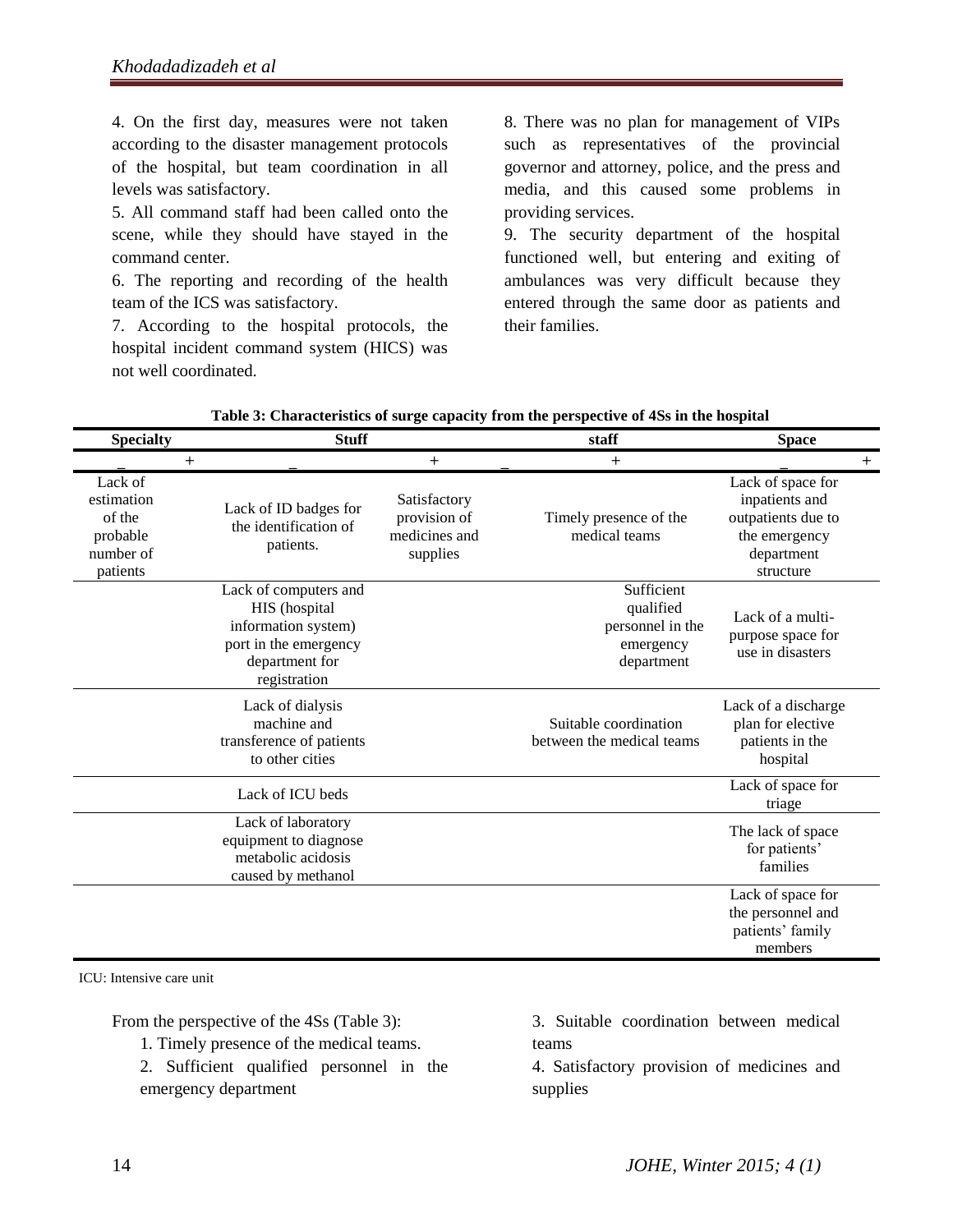| 5. Lack of ID badges for the medical team    | 15. Lack of space for patients' families            |
|----------------------------------------------|-----------------------------------------------------|
| and incidence team                           | 16. Lack of space for the personnel and             |
| 6. Lack of ID badges for identification of   | patients' family members                            |
| patients                                     | 17. Lack of estimation of the probable              |
| 7. Lack of computers and HIS (hospital       | number of patients                                  |
| information system) port in the emergency    | From the perspective of the 3Ts (Table 4):          |
| department for registration                  | 1. Unsuitable triage of patients because of influx  |
| 8. Lack of dialysis machine and transference | of patients and their families in the first hours   |
| of patients to other cities                  | (the problem was resolved with the transference     |
| 9. Lack of space for inpatients and          | of the triage space to outside the emergency        |
| outpatients due to the emergency department  | department)                                         |
| structure                                    | 2. Failure to separate outpatient and inpatient     |
| 10. Lack of ICU beds                         | admissions (the problem was resolved on the         |
| 11. Lack of a discharge plan for elective    | second day)                                         |
| patients in the hospital                     | 3. Failure to complete the registration of patients |
| 12. Lack of a multi-purpose space for use in | 4. Satisfactory transference and transportation in  |
| disasters.                                   | the pre-hospital phase                              |
| 13. Lack of laboratory equipment to          | 5. Timely performance of treatment of patients      |
| diagnose metabolic acidosis caused by        | by the medical team                                 |
| methanol                                     | 6. Satisfactory and fast transference of patients   |
| 14. Lack of space for triage                 | to other cities by ambulance and coordination       |

| <b>Transport</b>                                                                                      | <b>Treat</b>                                                                | <b>Triage</b>                                                                                              |                                                                                                                    |
|-------------------------------------------------------------------------------------------------------|-----------------------------------------------------------------------------|------------------------------------------------------------------------------------------------------------|--------------------------------------------------------------------------------------------------------------------|
|                                                                                                       |                                                                             |                                                                                                            |                                                                                                                    |
| Satisfactory transference<br>and transportation in the<br>pre-hospital phase                          | Timely<br>performance of<br>treatment of<br>patients by the<br>medical team | Unsuitable triage of<br>patients because of influx<br>of patients and their<br>families in the first hours | The problem was<br>resolved with the<br>transference of the triage<br>space to outside the<br>emergency department |
| Satisfactory and fast<br>transference of patients to<br>other cities by ambulance<br>and coordination |                                                                             | Failure to separate<br>outpatient and inpatient<br>admissions                                              | The problem was<br>resolved on the second<br>day                                                                   |
|                                                                                                       |                                                                             | Failure to complete the<br>registration of patients                                                        |                                                                                                                    |

**Table 4: Characteristics of surge capacity from the perspective of 3Ts in the hospital**

#### **Discussion**

Despite effective treatment of methanol poisoning, unfortunately its mortality rate is high (19). In Islamic countries, due to legal prohibition of the sale and distribution of alcohol, methanol poisoning is caused by handmade drinks. In Iran, methanol poisoning is becoming a serious problem for the health care system. The majority of consumers of alcoholic

drinks are young individuals (18). On the other hand, because of Iran's religious and legal restrictions, the rate of alcohol poising is increased due to increased use of substandard alcohol (18, 20).

The methanol poisoning incident in Rafsanjan was an unexpected event for the city and the healthcare system. However, it must be considered, because of the probability of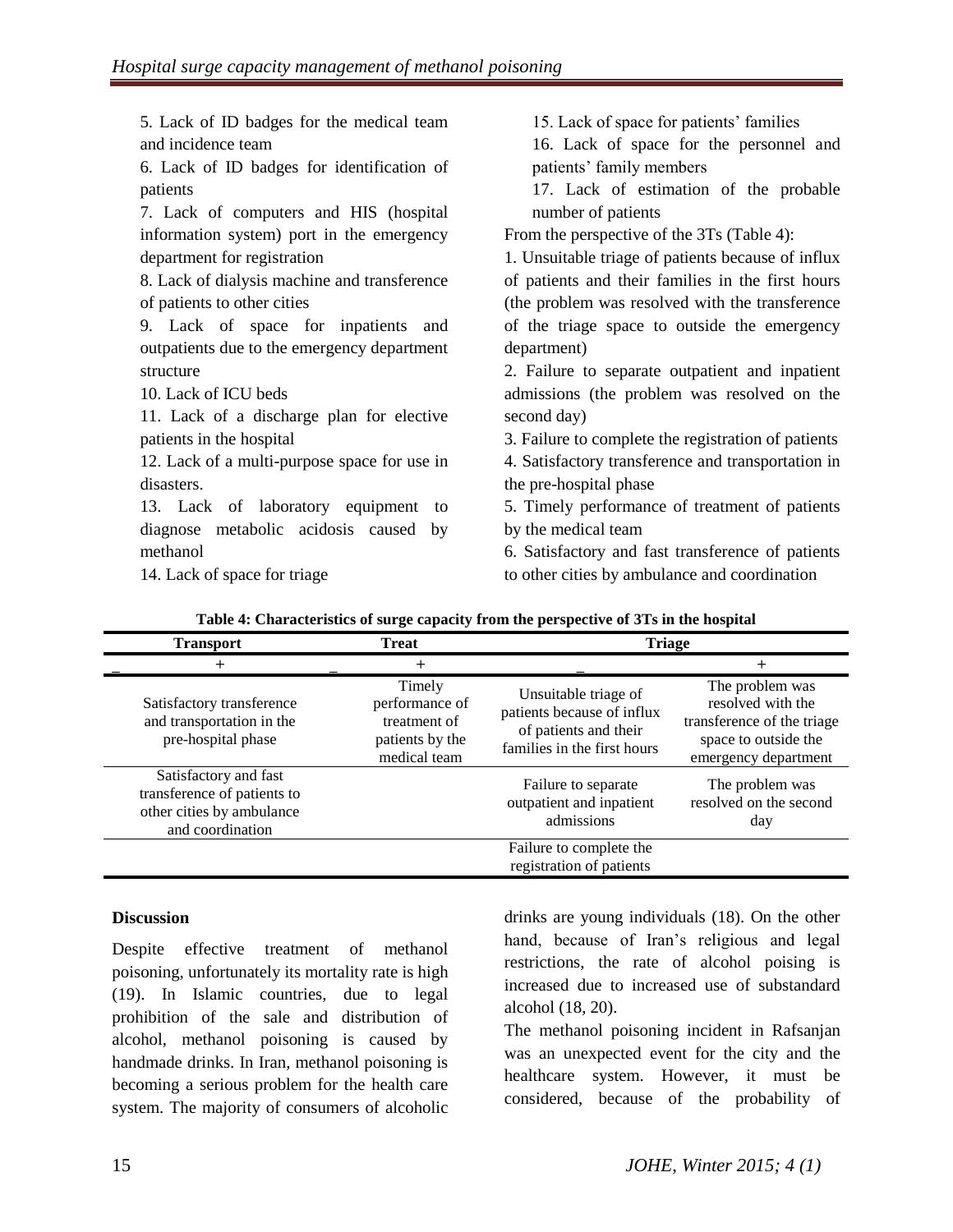reoccurrence in other cities. Therefore, there are very valuable experiences in this incident from the perspective of HSC. In order to develop a disaster response plan in hospitals, the following steps should be taken: 1. identifying the hospital to respond to the disaster; 2. determining the total number of patients, to which the hospital can provide services; 3. planning for training qualified staff for critical situations; 4. planning for equipment and supplies; 5. planning for the treatment area and the route for transporting the stretchers; 6. planning for the development of a family information center (FIC); 7. Creating a staff calling plan; 8, Creating the HICS; 9, Creating an activation plan; and 10, Planning for standard training (21). In this incident, due to unfamiliarity with the circumstances, the necessary measures could not be predicted, but many shortcomings were resolved quickly during the response.

Hospitals should have plans for spaces to accommodate an influx of victims and injured individuals. Spaces for triage, registration of patients, caring for patients, operation rooms for trauma and fracture cases, recovery rooms, and a decontamination center are necessary in hospitals. In all natural or manmade incidents, the demand for hospital services is increased; therefore, the HICS including incident commander and other posts in the command center should be activated. (22). In this incident, there was not enough space for triage. Coordination of EOC and ICS was not satisfactory, because the hospital personnel did not have any previous exercise.

In such incidents, the hospital manager should cancel some elective services, plan for discharging some patients to increase the number of available hospital beds, identify an alternate care site and external care site for transferring patients, maximize the capacity of medical triage and treatment, and install tents as required (8). To create an appropriate space for emergency department triage, some protocols

should be developed such as a protocol for discharging patients or alternate care sites in the hospital like the conference hall and post-ICU unit, or outside the hospital like other hospitals or nursing homes. Alternative elective outpatient care spaces could be suitable for outpatient triage. First, all hospital spaces should be identified. In planning for surge capacity, spaces for family members and family support center, supportive care and patient tracking, media, satellite communication system, behavioral care unit, resting of staff and patients' families, and gathering of personnel are important. There was no plan before this incident, but the triage process was facilitated over time.

In order to overcome the shortage of human resources, the hospital manager should consider planning for staff surge capacity, job rotation, strategies for staff maintenance, planning for access to expert staff inside and outside the hospital, and planning for calling the staff (activation of an alert code). In this incident, there was no report of malfunction of EOC or calling of staff or failure in screening of metabolic acidosis in emergency departments (8, 18, 21). Active screening (encouraging patients to find their drinking partners in Rafsanjan via SMS and frequent broadcasting of messages and announcements via the local radio of Rafsanjan) was a valuable experience that can be used in similar events.

In order to coordinate, command, and control an incident, the hospital manager should integrate the principles of the incident management system in the hospital, develop manuals for different processes, improve coordination between hospitals and medical centers and emergency services, improve the compatibility of IMS with national strategies, plan for achieving resource and resource mobilization, develop a memorandum of understanding (MOU) with the main stakeholders about the hospitals contribution fund (HCF) (provide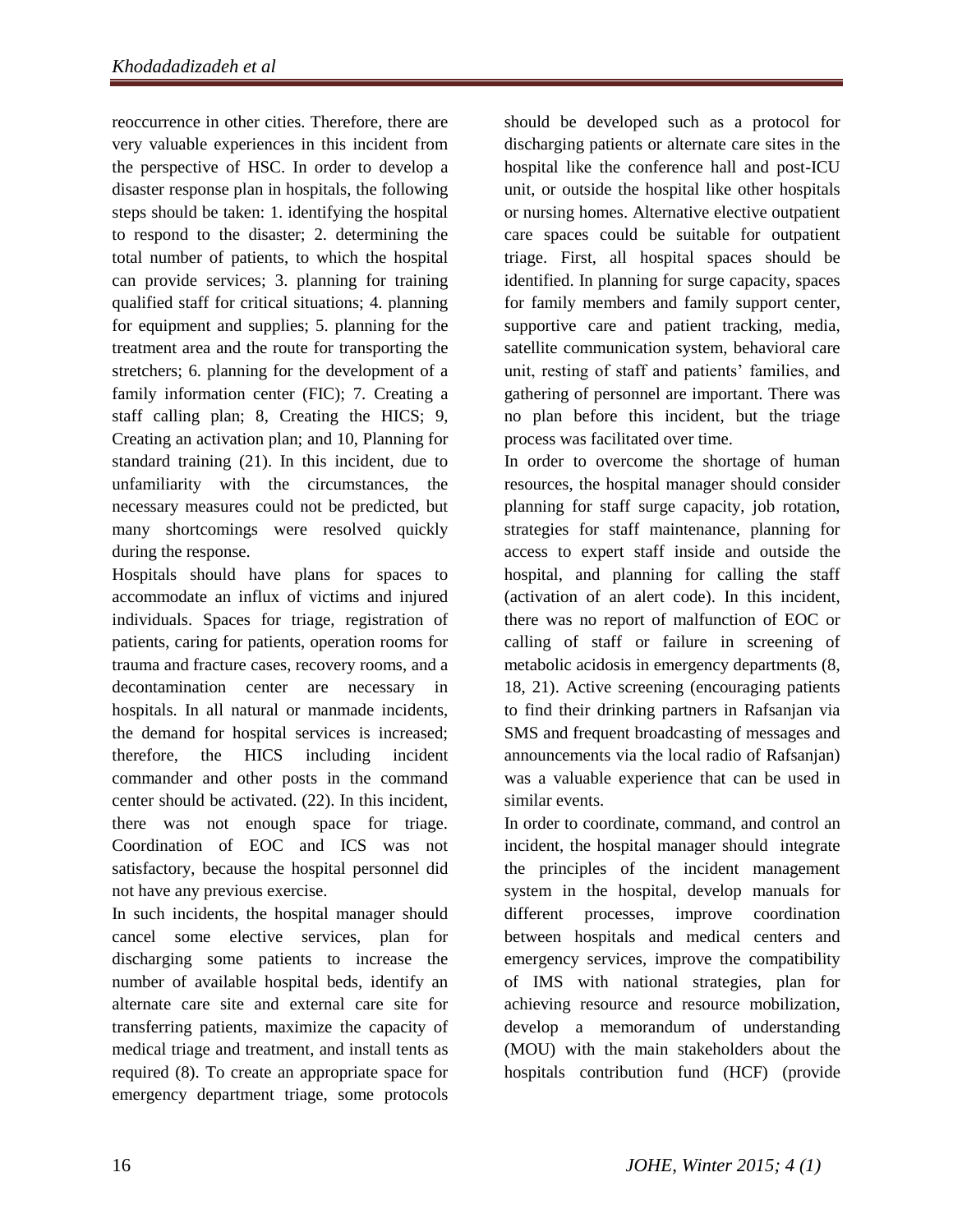medical support, supplies, referral system, coordination, and etcetera) (4, 23).

Furthermore, providing survival equipment, maximizing all logistic and financial resources, providing blood and blood products and donors, sharing resources with private and public hospitals, providing protective equipment, procuring materials and equipment for all kinds of casualties, including airway, endotracheal intubation, ambo bags and masks, chest tube insertion devices, drugs such as diazepam and morphine, atropine, disposable devices like catheters clothes, reusable items such as beds, IV pumps, devices for measuring blood pressure, procuring materials and equipment to take care of patients who need specialized care, anti-bacterial drugs, intravenous fluids, needles for injection, special plaster for casting and etcetera, procuring personnel protection equipment, `medications, antibodies, antivirus, vaccines, other risk reduction strategies such as ultraviolet rays, ventilator, and etcetera, providing water, food, supplies such as office desks, chairs, pencils, calculators, pens, erasers, sewing machines, and glue, communication devices such as telephone, fax, and mobile, and providing oxygen cylinders, manometer, masks, and etcetera are very important in preparing for surge capacity.

In surge capacity management, managers should plan for communication and coordination with private hospitals, recourse sharing, and access to external resources such as military services and the private sector (4). In this incident, due to lack of prediction, there was a lack of resources such as ICU beds and dialysis machine. Therefore, due to these shortcomings, many patients were transferred to other hospitals. External coordination with the police and other institutions was satisfactory, while the internal coordination had some problems. Each organization acted according to their protocol; thus, a unified command and reporting protocol are very important in such incidents.

A definition of public health is improvement of the quality of individual interaction with the community and the welfare of the society and the final result of this interaction is the promotion of social capital and social security, and reduction of poverty and inequality. Alcohol and drug abuse are social disorders and have negative impact on economic, social, cultural, and health systems (24). Hence, a comprehensive plan is required with the cooperation of other organizations in our society.

# **Conclusion**

HSC in the event of methanol poisoning is inevitable. Thus, attention to this issue and preparation for it is very important in the response phase. In this regard, preparation of executive program, guidelines for exposure to a variety of incidents, determination of hospitals or medical centers and equipping them commensurate with threatening hazards, and personnel training can prepare hospitals to deal with these events. Moreover, designing and implementation of the maneuver, training skilled volunteers, coordination with other provinces through a systematic referral system, and other measures that can be implemented.

# **Acknowledgements**

The authors wish to thank the ECO secretary of Rafsanjan University of Medical Sciences, the emergency staff of the Deputy of Health in Rafsanjan University of Medical Sciences, and all their colleagues at the university who assisted in the performance of this study**.**

# **Conflict of interests:** None declared.

# **References**

1. Bayram JD, Sauer LM, Catlett C, Levin S, Cole G, Kirsch TD, et al. Critical resources for hospital surge capacity: an expert consensus